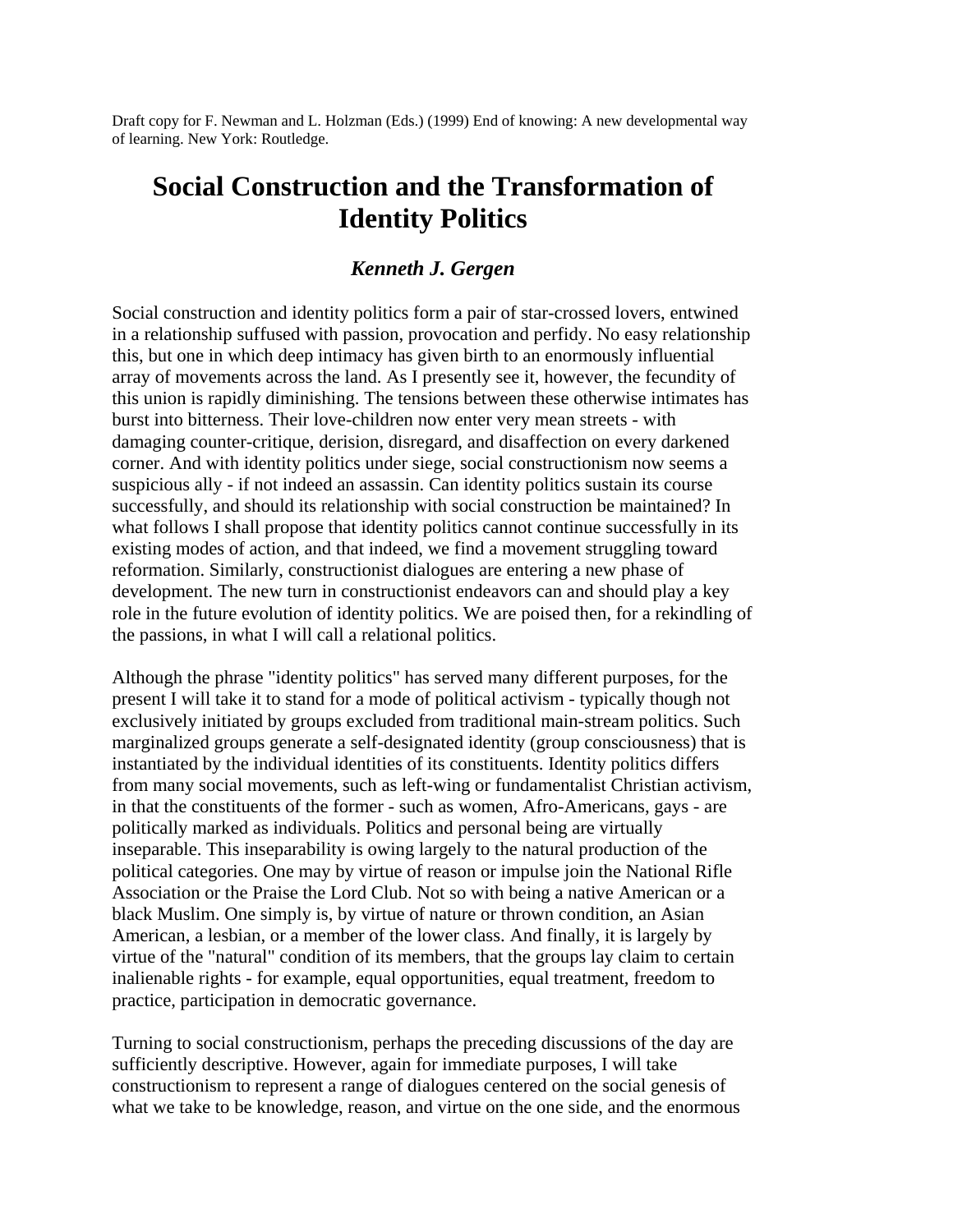range of social practices born and/or sustained by these discourses on the other. In its critical moment, social constructionism is a means of bracketing or suspending any pronouncement of the real, the reasonable, or the right. In its generative moment, constructionism offers an orientation toward creating new futures, an impetus to societal transformation.

Why a love affair between identity politics and social constructionism? There are many reasons. Among them, the generalized shift toward social construction in the academy furnished a powerful justificatory basis for political and moral activism. For the better part of the century, the academy basked in what it believed to be an ideological non-partisanship (see, for example, Bell's The End of Ideology). Epitomized by the positivist-empiricist stance in the natural and social sciences, it was held that the function of inquiry is to determine what is objectively true. Moral and ideological commitment obfuscate the quest, as it was said, yielding bias and misinformation. ("Proper scholarship is about truth, not the good.") However, as constructionist critique challenged claims to objectivity - truth beyond cultural standpoint - so did it eradicate the is-ought divide. Not only did the discourses of truth, objectivity, and rationality cease to be commanding rhetorics, but their claimants seemed guilty of either ignorance (lack of reflection on implicit ideology) or exploitation (masking self-serving ideology in the cloak of neutrality). The constructionist assault, then, lead to a slow deterioration of authority, with the simultaneous liberation of politically and morally invested inquiry. If one's professional work is inevitably political, as constructionists reason, then the academician is furnished a new and inspiring telos. Rather than generating knowledge that may or may not be used by those making decisions for the society as the pure scientists envisioned their goal - the knowledge generating process becomes itself a means of creating the good society. (Women's Studies, Black Studies, and Queer Studies are exemplary of this impulse.)

Not only did constructionism thus help to incite the political impulse, but it has also generated a powerful set of implements for societal critique. Constructionist inquiry demonstrated how claims to the true and the good were born of historical traditions, fortified by social networks, sewn together by literary tropes, legitimated through rhetorical devices, and operated in the service of particular ideologies to fashion structures of power and privilege. For the sophisticated constructionist, there are no invulnerable or unassailable positions, no foundational warrants, no transcendent rationalities, or obdurate facts in themselves. Most important for the present, many of these modes of deconstructing the opposition are "street ready;" they can be (and are) paraphrased easily in the daily argots of political activism.

## **The Unraveling of Identity Politics**

You will not be mistaken if you recognize in these remarks a soupcon of nostalgia. These have been times of dizzying excitement, crashing idols, scintillating discussion, and epiphanies of virtue. No, I scarcely think the implications are yet fully explored nor their action potential exhausted. However, in my view the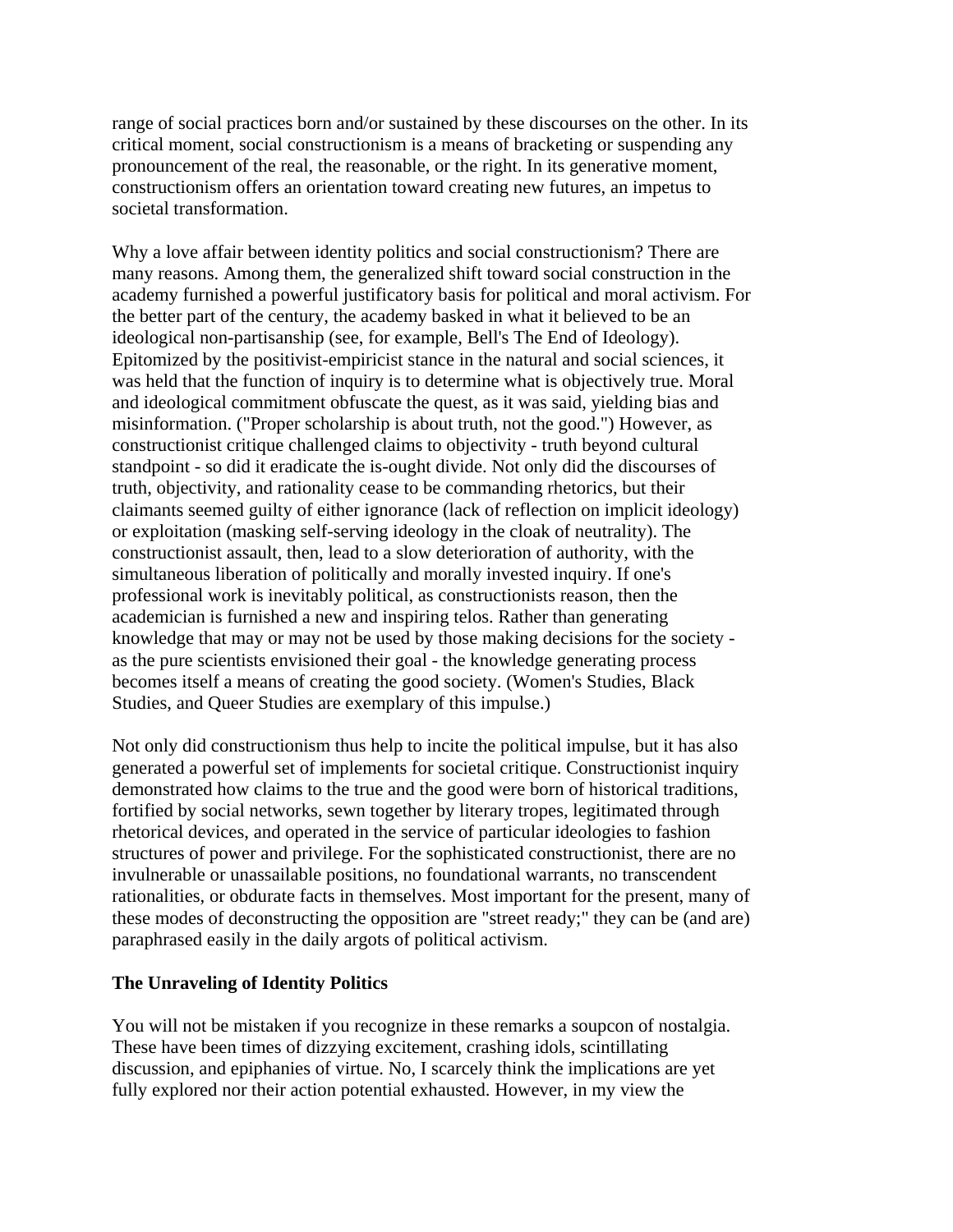enormous force of identity politics, aided and abetted as it has been by constructionist dialogues, has begun to subside. In large measure, this deterioration of efficacy can be understood in terms of cultural change, change which can in part be traced to the influence of identity politics itself. To take a constructionist stance in this analysis, let me focus only on the rhetoric of identity politics.

At the outset, the prevailing rhetoric has been of little influence outside groups of the already committed. For the targets - those most in need of "political education" - such rhetoric has more often been alienating or counter-productive. By and large identity politics has depended on a rhetoric of blame, the illocutionary effects of which are designed to chastise the target (for being unjust, prejudiced, inhumane, selfish, oppressive, and/or violent). In western culture we essentially inherit two conversational responses to such forms of chastisement - incorporation or antagonism. The incorporative mode ("Yes, now I see the error of my ways.") requires an extended forestructure of understandings (i.e. a history which legitimates the critic's authority and judgment, and which renders the target of critique answerable). However, because in the case of identity politics, there is no preestablished context to situate the target in just these ways, the invited response to critique is more typically one of hostility, defense and counter-charge.

Such antagonistic replies are additionally invited by virtue of the differing discourse worlds of the critic as opposed to target. What are viewed as "exploitative wages" on the one side are branded as "just earnings" on the other; "prejudicial decisions" on the one side are excoriated as "decisions by merit" on the other; attempts to combat "exclusionary prejudices" are seen as disruptions of "orderly and friendly community;" "rigid parochialism" for the critic is understood as "love of enduring traditions" by the target. Under such conditions those targeted by the critiques are least likely to take heed, and most likely to become galvanized in opposition. As Mary Ann Glendon argues in Rights Talk, the rhetoric of rights "polarizes debate; it tends to suppress moral discussion and consensus building. Once an agenda is introduced as 'right,' sensible discussion and moderate positions tend to disappear."

It should be added that this antagonistic animus is not limited to the relationship of critic to target, but rather, has carried over significantly into many of the political movements themselves. With the rhetoric of blame a favored option for dealing with others, it also becomes a hammer for fixing what is wrong within the political movements. Any movement which finds its voice oppressed within the culture more generally, will soon find that within its own ranks some voices are more equal than others. In the thrust toward economic equality, women turn on men for their patriarchal disposition; in the drive toward gender equality, white women are found guilty of silencing the black voice, the educationally privileged guilty of elitist and exclusionary language, the straight for politics inimical to the lesbian, and so on. To illustrate, prominent black intellectual Patricia Hill Collins (1990) writes of the necessity for a specifically black feminist movement. However, she also advocates a "critical posture toward mainstream, feminist, and Black scholarly inquiry" more generally. (p.12). Here she joins other prominent black thinkers, along with a cadre of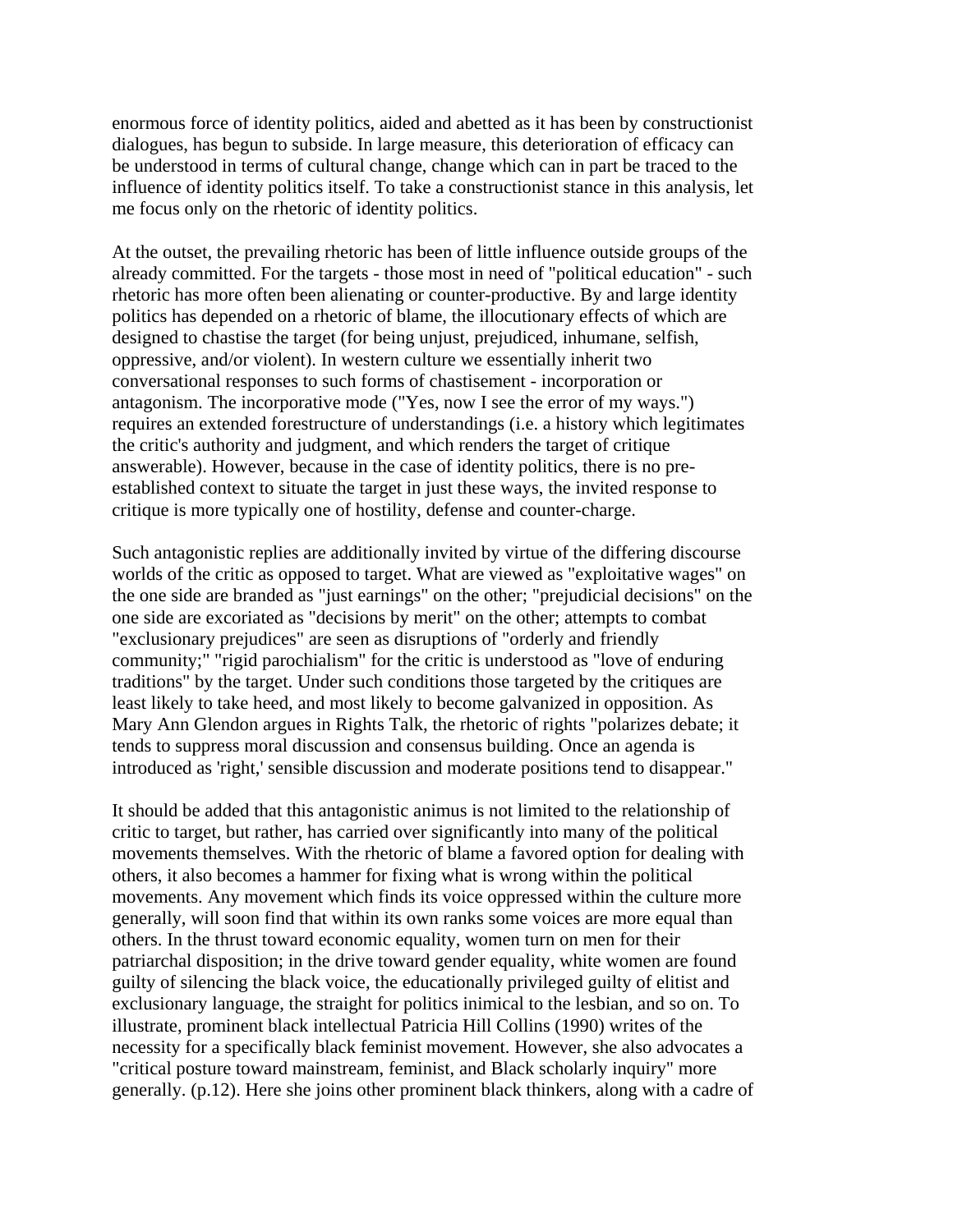Hispanic, Native American and Asian-American women in challenging feminism for its implicit racism and its overarching concern with white, middle-class women's issues. Not only is the dominant rhetoric of identity politics divisive in its effects, there are important respects in which it has lost its efficacy by virtue of its profusion. The rehtorics of rights, for example, has traveled weightlessly across contexts of contention. Where the most celebrated battles for equality were fought within the domains of class, race and gender, the forms of rhetoric have become available to all who suffer. Rapidly the big three were joined by native Americans, Asian Americans, Hispanics, the aged, the homeless, ex-mental patients, the disabled, gay and lesbian enclaves, along with advocates for the rights to life, and children's rights. We also find litigation based on claims to a right to higher education, death row inmates to reproduce, and women's rights to urinate in any public facility. As Amitai Etzioni (1993) proposes, "The incessant issuance of new rights, like the wholesale printing of currency, causes a massive inflation of rights that devalues their moral claims." Glendon (1991) adds that rights talk contains the "unexpressed premise that we roam at large in a land of strangers, where we presumptively have no obligations toward others except to avoid the active infliction of harm." Other critics are far more scathing. National columnists have even spoken of "the rights babble,"

Finally, given its relatively longstanding presence in cultural life, there has been ample time for the development of effective counter-rhetorics. As Hirschman (1991) points in the The Rhetoric of reaction, discursive attempts to thwart social change have a rich history. However, the past several decades have stimulated a new range of self-insulating rebuttals. There is, for example, the redoubt of "victimization" - which proposes that claims to being a victim of oppressive circumstances are merely excuses to cover failures of inaction or irresponsibility. Reactionary critic, Charles Sykes (1992) proposes that we have become a "nation of victims," and that the rhetoric of rights and blame is responsible for a "decay in the American character." In his volume, The Abuse excuse, Alan Dershowitz claims that we have become a nation of "sob stories." One of the most powerful rebutting rhetorics, owing to the fact that it has been appropriated from identity politics itself, is that of political correctness. So trenchant are the minorities' critiques of established policies and practices that, for the target, they take on a tyrannical demeanor - thus violating their rights to tradition and voice. As one commentator recently noted, it may be one of the first times in the nation's history in which both sides of political debate lodge their defense in civil liberties. Finally, as anti-liberalist critics such as Michael Sandel (1982) have begun to dismantle the justification of individual rights, the way has been paved for a rhetoric of responsibility to replace that of rights. It is this latter rhetoric that has enabled the Communitarian movement to gain such high cultural visibility.

And if these repercussions of rhetoric are not sufficiently daunting, identity politics also appears to produce strong resentment among many who are implicated in the movements (for example, African and Asian Americans), but who do not share the revolutionary political sentiments and are embarrassed by the ways in which they are incessantly singled out to represent "their people." This disaffiliation within is also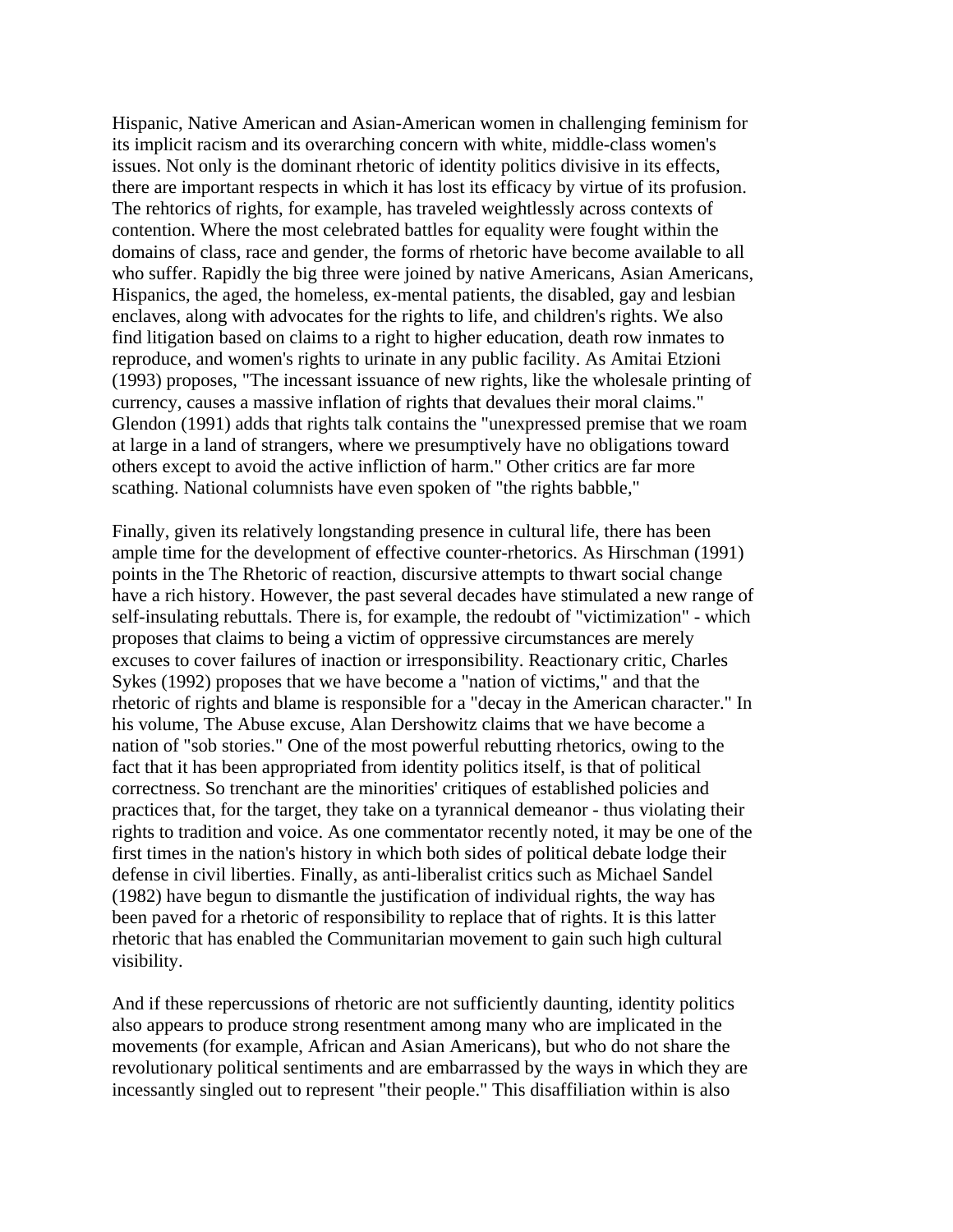paralleled by backlash effects in the society more generally (consider the present Congress). And finally, how much enthusiasm are appeals to justice, rights, or equality likely to stimulate among the apathetic aimless ranks of Generation X?

## **The Fissures Within**

If identity politics were not sufficiently embattled by the vicissitudes of cultural history, it has also begun to feel a certain suffocating presence from its constructionist paramour. For, while social constructionism supplies vibrant discursive resources for building internal strength and undermining the opposition, it also plays havoc with central tenets of identity politics. In particular, constructionism offers strong arguments against the realism, essentialism, and ethical foundationalism endemic to much of the discourse of identity politics.

In the first instance, the social critiques developed within identity politics are typically lodged within a realist discourse, a discourse which privileges its critique with the capacity for truth beyond perspective. In characterizing the barriers of class, the glass ceiling, homo-phobia, the effects of pornography on rape, and the embryonic fetus as a human being, for example, claims are being about the state of nature independent of our interpretive proclivities. For the constructionist, of course, the such claims are not so much reflections of nature as the outcome of social process. The descriptions are inherently positioned both historically and culturally, and myriad alternatives are both possible and creditable from other societal locations. The realist posture is all the more ironic, the constructionist reasons, because such critiques are often coupled with a deconstruction of the opposition's objectivity. The constructed character of the dominant discourse is used by the identity politician to pave the way for the marginalized alternative, with the latter position then treated as if transparent.

Closely related to a problematic realism is the essentialist presumption implicit in much identity politics. To make claims for the rights of women, children, the aged, the poor, the insane, and so on typically implies the existence of an essential entity - a group unified by its distinctive features. The group name is treated as referential derived from characteristics existing in nature, independent of the name itself. For the constructionist, of course, reference is preeminently a social achievement and thus inherently defeasible. The reality of history, ethnicity, class, and so on is generated within contemporary cultural life, and could be otherwise. As Henry Louis Gates (1994) proposes, blackness is "not a material object, an absolute, or an event," but only "a trope." And lodging the argument in social process, he goes on, "Race is only a sociopolitical category, nothing more." As this sociopolitical category is applied to individuals it also acts as a reductive agent, circumscribing one's identity, and reducing one's potential to be otherwise. In his Reflections of an Affirmative Action Baby, Stephen Carter proposes that such labels operate as problematic stereotypes, covering over complexities and generating misleading social policies.(See also Calhoun, 1994)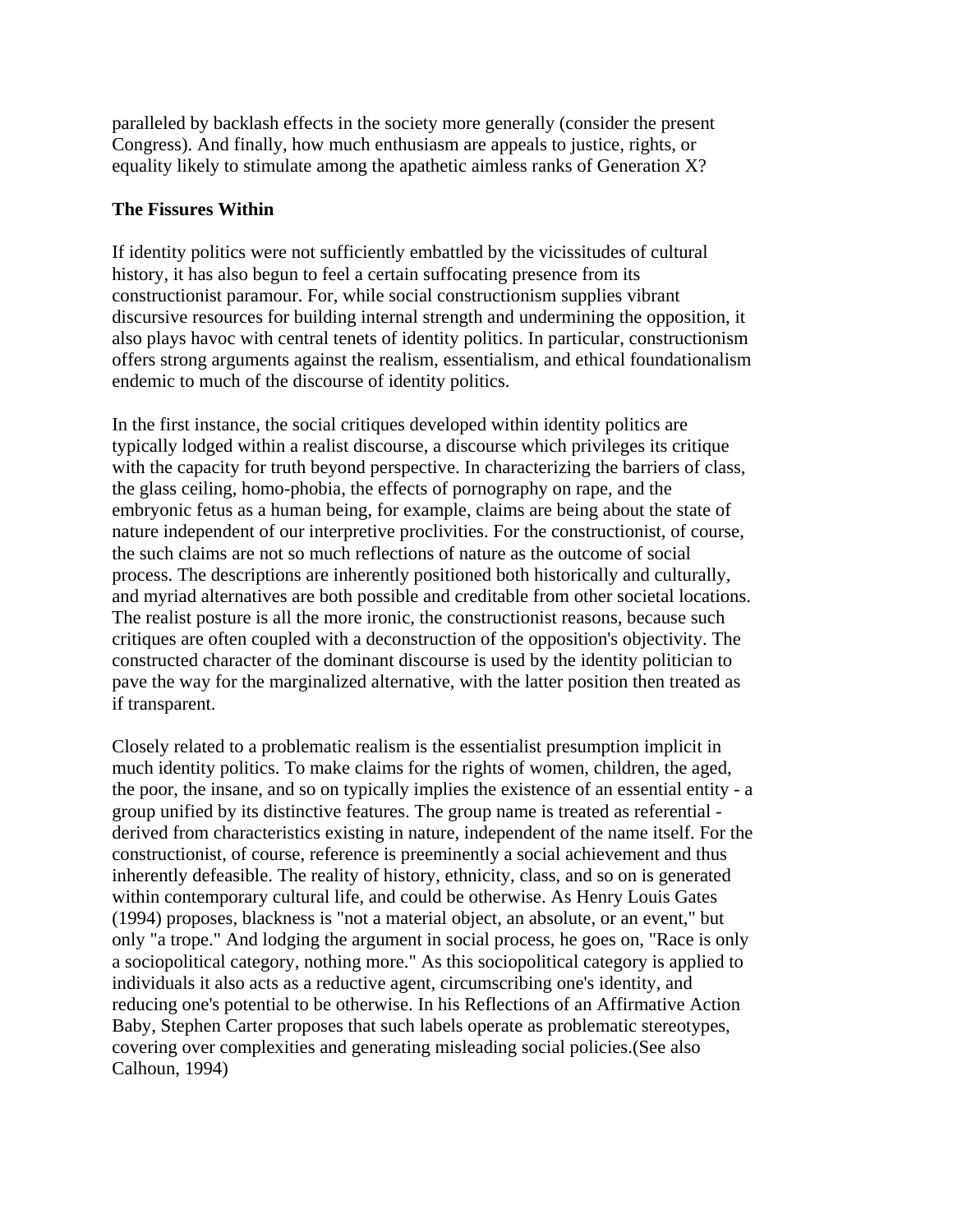Finally, constructionist thought also militates against the claims to ethical foundations implicit in much identity politics - that higher ground from which others can so confidently be condemned as inhumane, self-serving, prejudiced, and unjust. Constructionist thought painfully reminds us that we have no transcendent rationale upon which to rest such accusations, and that our sense of moral indignation is itself a product of historically and culturally situated traditions. And the constructionist intones, is it not possible that those we excoriate are but living also within traditions that are, for them, suffused with a sense of ethical primacy? As we find, then, social constructionism is a two edged sword in the political arena, potentially as damaging to the wielding hand as to the opposition.

#### **The Relational Turn in Social Construction**

Has the time arrived for our flagging and tempestuous lovers to part company? Should identity politics now be abandoned, as but one more ultimately ineffectual means of securing voice, dignity and economic stakes for those perennially trammeled by classes whose resources permit the pretense of self-sufficiency? There are many who now consider this a serious possibility. And should social constructionism now content itself with a more sedentary scholarly role, circulating filigreed obscurities among its own kind - culture critique without audience, commentary without commitment? Perhaps my answer is already supplied by the phrasing of these questions. I have cherished the gains achieved by identity politics, and grieve at its failings; and for me, if constructionism ceases to be politically engaged it will loose its essential elan. More positively, however, I see significant signs of transformation in both identity politics and in social constructionism. In the political arena, for example, left-wing activist Todd Gitlin (1993) despairs of what has become of identity politics, the proliferation of which, he says, "leads to a turning inward, a grim and hermetic bravado celebating victimization and stylized marginality."(p.173) Black intellectuals, Cornel West, Toni Morrison, and Henry Louis Gates, have also turned critical toward the past political postures, and now resonate with many others seeking an evolution in identity politics. Let me, then, describe what I feel to be central changes taking place in constructionist thought. We may then consider how these changes lend themselves to a resparked romance and a re-visioned political agenda.

Since their emergence as a self-conscious force (most prominently in the 1970s) social constructionist writings have largely been deconstructive in their aims and effects. By demonstrating the social, linguistic, rhetorical, ideological, cultural, and historical forces responsible for generating the world of knowledge - both professional and everyday - they have challenged all claims to authority, truth, rationality, and moral superiority. In effect, they have been highly effective forces for extending rights for negotiating the real and the good. And, while this enterprise must and should continue, alone it is insufficient. It is insufficient in part because its primary role is symbiotic; it remains dormant until the fools begin to dance. At the same time, as constructionist discourse is placed into orbit, as it begins to insinuate itself into the ways we describe and explain, so does it invite new forms of action -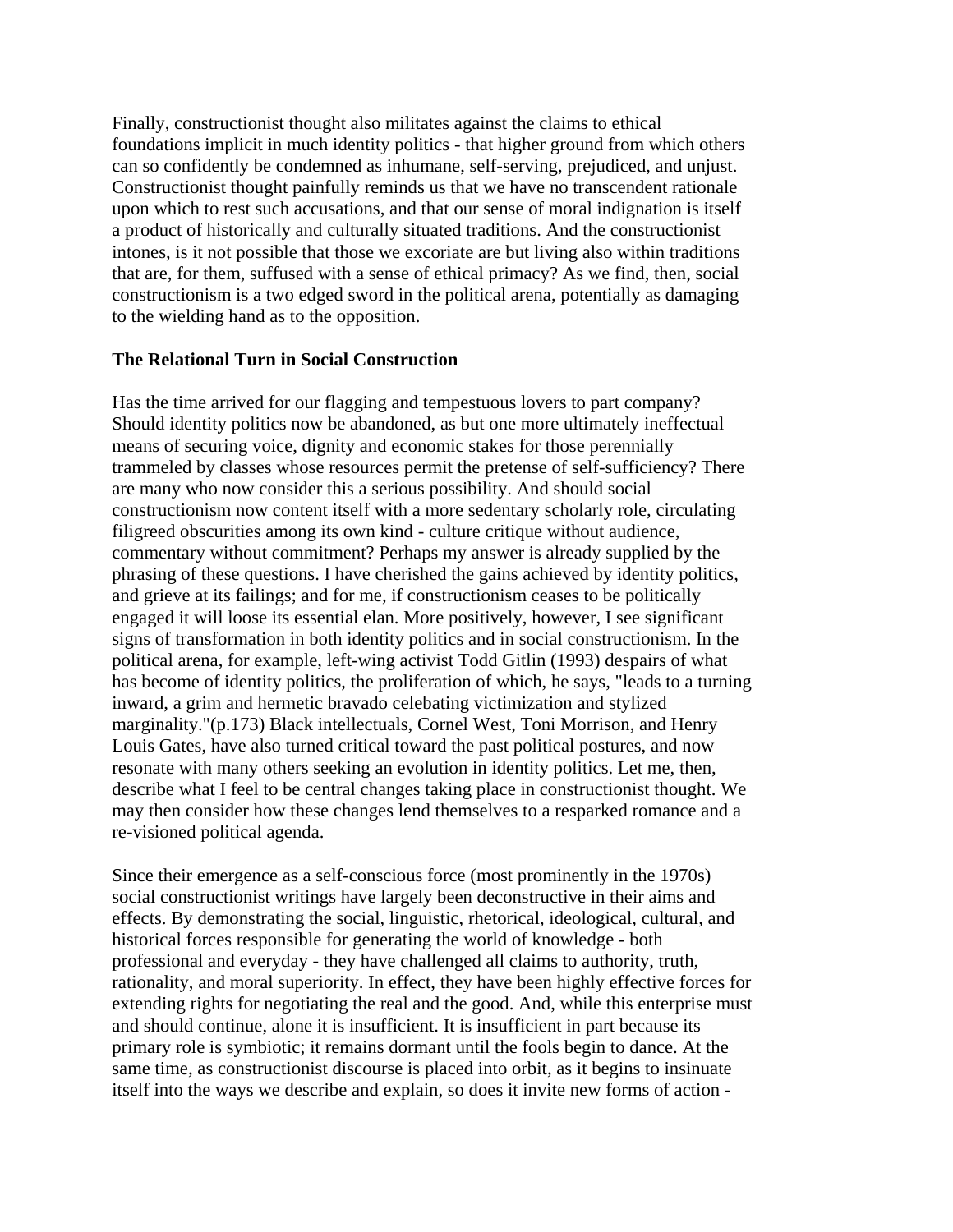new patterns of relationship. In certain respects, these patterns represent dislocating alternatives to traditions of centuries duration. In effect, constructionism harbors enormous implicative potential for our cultural forms of life. In the exploration of this potential, constructionist inquiry moves from a symbiotic to a productive posture - from deconstruction to reconstruction.

I could speak at length about work within this proactive register - about the ways in which constructionist thought now contributes to dialogues on a new agenda for the human sciences, innovations in research methodology, the technology and society interface, the reconceptualization of power, the rekindling of spirituality, and the potentials of relativism. I am also very keen to talk about the ways in which constructionist ideas have been cashed out in a new array of practices, for example, in education, therapy, conflict resolution, organizational development, and business ethics.

However, given time and topic I shall focus on only one implicative arena, namely that of relational theory and practice. To appreciate the blossoming of relational theory, consider a longstanding intellectual problem the significance of which is matched only by its resistance to solution: how is interpersonal understanding achieved - how do we comprehend others' meanings (or fail to do so)?. Since the 17th century virtually all attempts at answering have been cast in terms of resonating mentalities. That is, to understand another requires that their thoughts (intentions, meanings, construals, conceptual worlds) are reproduced in some form within one's own thinking. If you understand me your subjectivity is in some way resonant with my own. From John Locke, through centuries of hermeneutic theory, and into contemporary cognitive theory, however, no one has been able to give a satisfactory account of how such resonances can occur (see, for example, Taylor, 1992).

In its deconstructive phase, social constructionism brought with it only increased skepticism. Reader response theorists and Stanley Fish's (1980) work on interpretive communities argued, for one, that it is the reader (or listener) who determines the meaning of the author or actor's words; semiological theory - whether elaborated by Barthes or Derrida - raised doubts concerning the very idea of an authorial impulse lying behind the words. And, social theorists demonstrated that the mind itself is a social construction. Therefore, anything that is said about the nature of subjectivity (whether my own or that of another) has no natural object, no referent in fact, but is the mythical byproduct of social interchange.

The result of such overwhelming skepticism leaves us either in the awkward position of denying the very possibility that understanding occurs, or more promisingly, of proceeding on other premises. It is on this latter avenue that theorists such as myself, John Shotter, Barnett Pierce, Vern Cronen, and others have been traveling for a time. For me, in any case, the challenge has been to generate an account of understanding (and misunderstanding) that makes no reference to mental events (intentions, meanings, subjectivities, etc.) whatsoever. By focusing solely on the means by which an individual's actions invite or suggest a range of supplements, and the way in which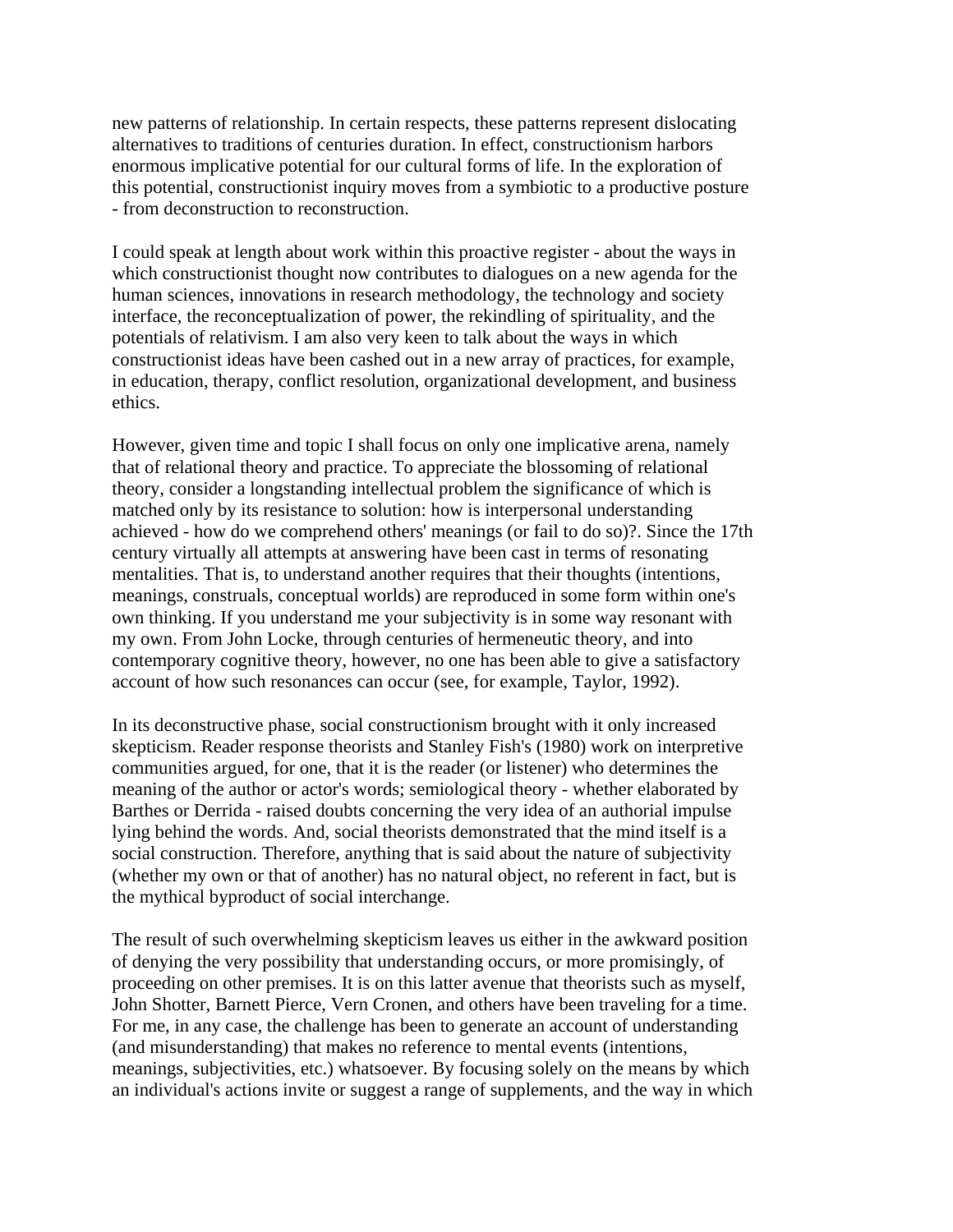the respondent's supplements function to determine the implication of the initial action, we arrive at a view of meaning as embedded within relational scenarios (Gergen, 1994). I do not convey meaning, save through your graces as an interlocutor; however, your potential meaning as an interlocutor are largely constituted by my actions. As dialogue unfolds, so is meaning formed and transformed within the interstice.

On this view, language (as a vehicle for making meaning) is shaped neither by nature nor mind, but by relationship. All that we take to be true of nature and of mind, of self and others, thus finds its origins within relationship. Or, in Martin Buber's terms, "In the beginning is the relationship."

# **Toward Relational Politics**

If we press out the implications of social constructionist thought in just these ways with relational process thus foregrounded - what are the implications for identity politics? In my view the potentials are substantial. Indeed, I believe that we find here the seeds for both revitalization and transformation of the most profound variety. Let me cast such a transformation in terms relational politics - a politics in which neither self nor other, we nor them, take precedence, but in which relational process serves as the generative source of change. I am not speaking here of a mere fantasy, another grand but unworkable design hatched in the ivory tower. Rather, I believe that relational politics are already in evidence - not yet self-conscious, but struggling in multiple sites toward common intelligibility. In order to elaborate the implications of a relational politics, I focus on three specific sites of development: the re-visioning of self and other, rhetorical practice, and social action.

# **Re-Theorizing Self and Other**

In important degree, identity politics is a descendent of western, individualist ideology. No, it is not the single individual who commands our interest. Rather, as we have seen, individual identity is conflated with group identity: individual and group interests (and rights) are one. In this way, the group replaces the individual as the center of concern, but the discourse of individuality is not thereby disrupted. Rather, the group is treated in much the same way discursively as the individual: imbued with good and evil intent, held blameworthy, deemed worthy of rights, and so on. In spite of the shift toward the social, we thus inherit the problems of individualism yet once again - simply one step removed. Rather than a society of isolated and alienated individuals - a potential war of all against all in the individualist sense - we have a battlefield of antagonistic groups. As James Hunter's (1991) puts it, we are now engaged in "culture wars."

Advocates of identity politics are now becoming keenly aware of the problematics of separation. As they point out, the dominant culture is already prone toward objectification of the Other. In du Preez' (1980) terms, the other is forced into identity traps that confirm the dominant culture's sense of superiority and self-righteousness.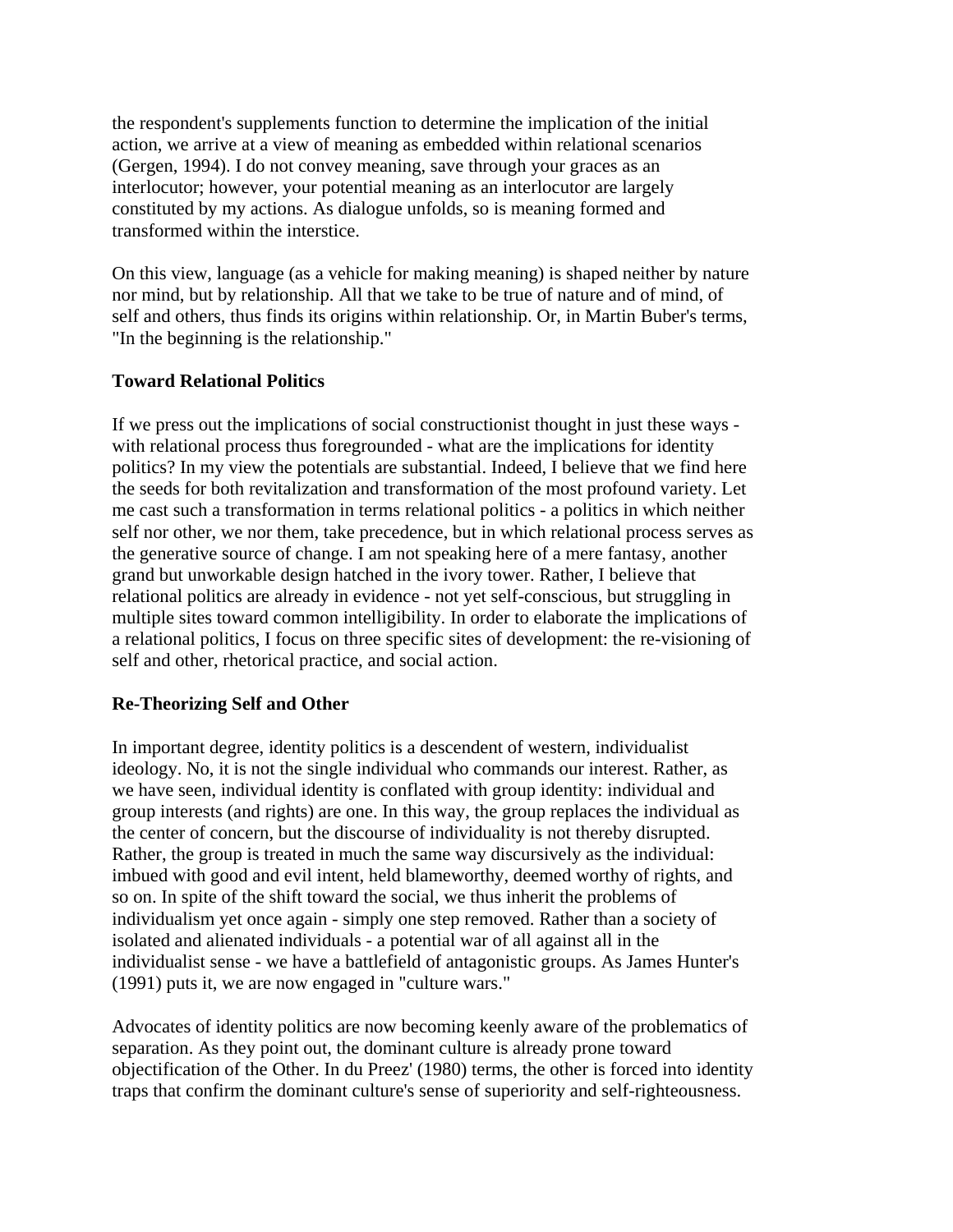It is in this light that we can understand the attempt by black intellectuals to blur the distinction between self and other. For example, in his volume, Race Matters, Cornel West warns against the delineation of a distinct black culture, and seeks a "frank acknowledgment of the basic humanness and Americanness of each of us." Similarly, Stanley Crouch in Notes of a Hanging Judge, argues that politics must involve African-Americans "not as outsiders" - a distinct group unto itself - but as participants in broad-ranging enclaves of society, for example as "voters, taxpayers, and sober thinkers." In a similar vein, Todd Gitlin (1993) speaks of commonality politics, oriented around understanding differences "against the background of what is not different, what is shared among groups."(p.173)

These are salutory invitations to subverting the traditional binary, and reconceptualizing self and other. Given the constructionist shift toward a relational sensibility, I believe we are poised for just such a revisioning. We confront the possibility of developing intelligibilities that go beyond the identification of separable units - I vs. you, we vs. them - and that may create reality of relatedness, the palpability of inseparability. How might a relational intelligibility be articulated? There are several current attempts to achieve this end, each of which contributes significantly and differentially to a relational consciousness. There is, for example, a bustling renaissance of interest in Vygotsky's (1978) inquiries into cognitive development (see for example, Wertsch, 1991). The significance of this work is largely owing to its dislodgment of psychology's longstanding investment in autonomous, or self-contained cognitive processes, and its replacement by a profoundly more socialized conception of self. For the Vygotskian, to paraphrase John Locke, there is nothing in thought that is not first in society. Or, to extend the implications, the concept of the autonomous agent is a myth; each of us is constituted by the other; we cannot deliberate or decide without implicate otherness. While Vygotskians do retain a strong interest in individual functioning, more fully relational is a range of work conceptualizing the self as dialogically constituted (see, for example, Shotter, 1993; Sampson, 1993a; Hermans and Kempen, 1993). In this case, drawing significantly from Bakhtinian semiotics, the individual is conceptualized as inseparable from ongoing social process (with the conversation featured as the dominant metaphor). Within this frame individual psychological process is typically granted ontological status, but similar to the Vygotskians, only as a private stand-in for public conversation.

My own endeavors, perhaps constituting a radical relationalism, have followed a third route (see Gergen, 1994). My attempt has been to make intelligible a range of micro-social scenarios, or relational forms in which individual action derives its sense or meaning from its placement within the extended interchange. Thus, for example, an expression of anger is nonsense if isolated from a scenario of relationship. One cannot sensibly be angry without a preceding action that grants anger meaning as a supplement. And, once anger is expressed, there are only a limited number of meaningful moves available to the target (e.g. apology, explanation, hostility). If apology is the subsequent move in the dance, there are only a limited number of options then rendered plausible as replies. In effect, actions such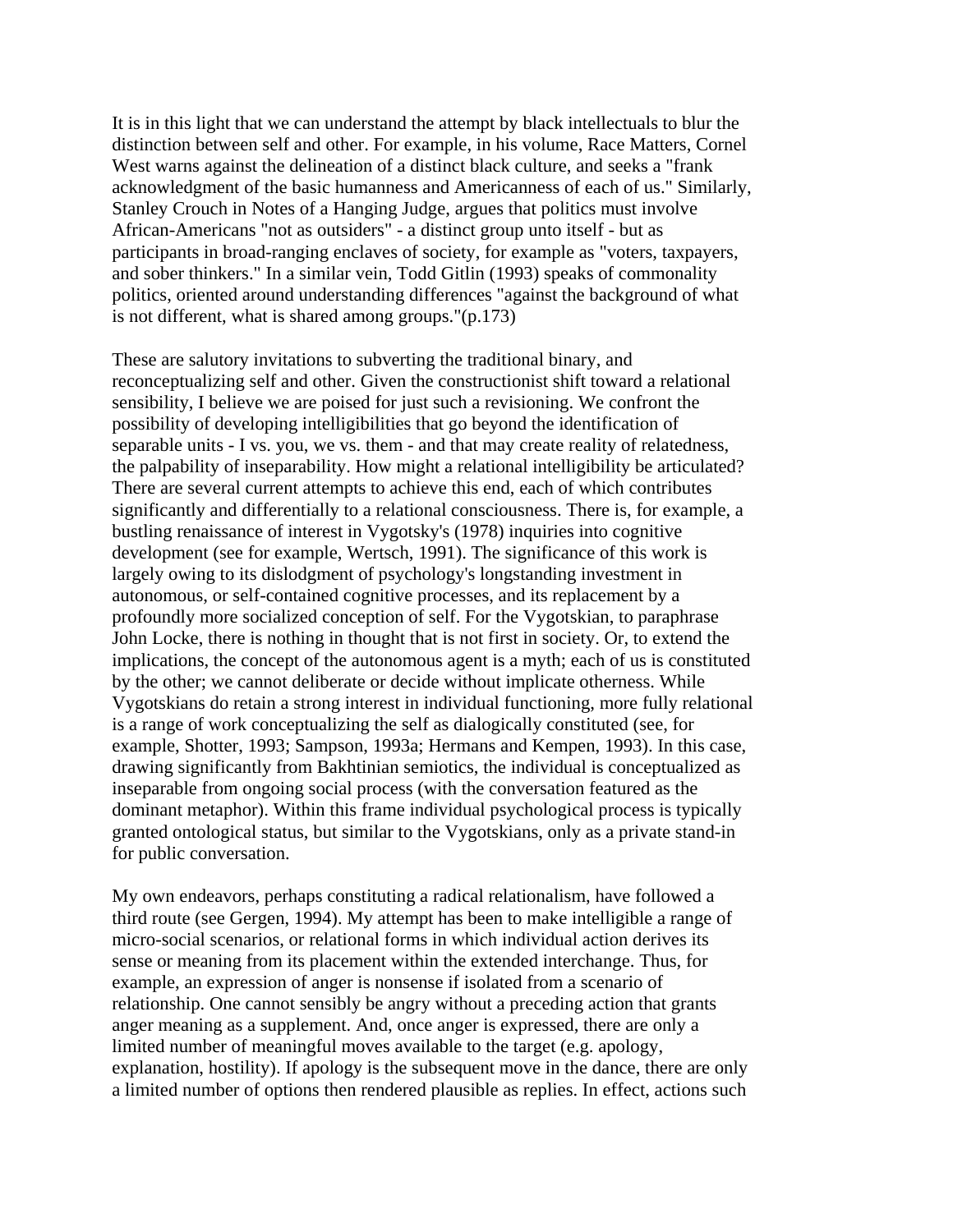as anger and apology gain their meaning from the broader relational scenario in which they are embedded. Individual bodies may bear the signifiers into action, but the moves (anger, apology, etc.) are not thereby possessions of individuals. They are constituents of the relational dance.

These various efforts toward relational intelligibility have substantial implications for the future deliberation of identity politics. To briefly scan the horizons, they argue, for example, that:

- There is no natural (biological, genetic) basis for inter-group antagonism (as socio-biologists, ethologists, and Freudians, are wont to argue). Violence is a meaningful integer in a relational dance; this dance is rooted in historical convention, and is subject to change both on the grass-roots and policy levels.
- There are no prejudiced individuals. Prejudicial action is a meaningful move within a variety of cultural scenarios. As the scenarios unfold, so is prejudicial action invited. Given a modicum of participation in the culture (including its mass media) all of us are capable of such actions. By the same token, we are all capable of loving, caring and societally responsible action. All actions, in effect, are byproducts of existing relational forms.
- Identity whether individual or group is not derived from the nature of the world. (There are no necessary or natural distinctions among persons or groups). Rather, identity is a relational achievement. Individuation is only one of many ways in which we might describe or explain the world. And such forms of discourse obscure the more essential domain of connection.
- There is no means of winning, if winning means loss for the other. To condemn, excoriate, or wage war against a constructed other in our society is inherently self-destructive; for we are the other. They are born of us, emulate us, derive their sense of identity from us - and vice versa.
- Societal transformation is not a matter of changing minds and hearts, political values or the sense of the good. Rather, transformation will require unleashing the positive potential inherent in relational processes. In effect, we must locate a range of relational forms that enable collective transformation as opposed to alienated dissociation. These latter implications will become more apparent as we consider rhetorical practice and social action.

## **Reconstituting Rhetoric**

From the standpoint of relational politics, it is essential to develop alternative rhetorics. This is not because we need prettier, sharper, or more sophisticated words in which to wrap the case. I am not speaking here of a "better spin." Rather, rhetoric is important because it is itself a speech-act, a constituent feature of relationship. Because it is a form of action, rhetoric serves to form, sustain, and possibly change patterns of relationship. We have glimpsed some of the major shortcomings of traditional rhetorics - their capacities to alienate, antagonize, and escalate. Required, then, are a new range of poetics, and more specifically, poetics that invite broader fields of coordination. Let me touch on two significant openings: Rhetorics of Unity.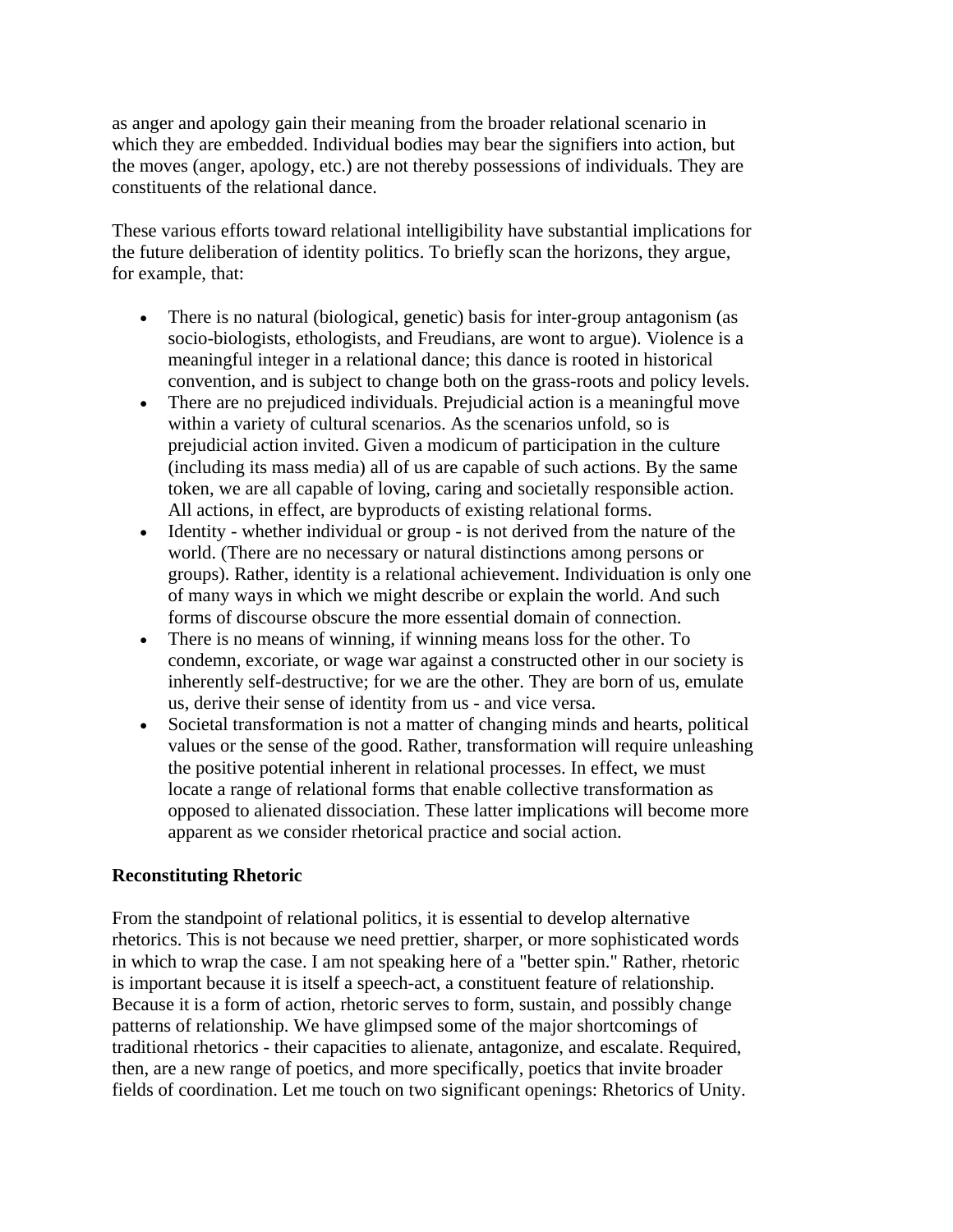As we saw, many black intellectuals are now moving away from rhetorics of antagonism and separation to articulate visions of unity. This is a move highly congenial with a relational constructionism and should become a cause for all concerned with identity politics. The move from me vs. you to we has enormous consequences for relating to the polity. To illustrate, several years ago Mary and I were driving on a dangerous cliffside road in southern Europe. The rain was heavy, visibility was poor, and the traffic was treacherous. We were both highly tense, and as my driving was less than flawless, my wife became increasingly critical. Soon it was not only the road we had to fear but ourselves. We then took a new turn in our interchange. Rather than view this as "my driving," and "her critique," we decided to share the roles. WE would drive and WE would criticize. She became an added pair of eyes on the road, I developed a self-critical posture. The results were not only a better drive, but we didn't spoil the remainder of the day as well.

It is this kind of change in language that has stimulated Sheila McNamee, a colleague at the University of New Hampshire, and I to embark on developing a rhetoric of relational responsibility. The aim here is to develop a set of conversational resources that enable people to suspend the rhetoric of individual (or group) blame. Rather, under conditions in which blame is the invited move in the relational dance, we try to explore ways in which a relational discourse can be meaningfully employed. When problems develop, for example, how have "we" brought them about; and how are we related to others such that they are also implicated. There is no problem (for example, drug addiction, rape, depression) that can be traced to an errant individual or group. In the end, we are all implicated. As we reason, when relational metaphors are placed into action, they change the way in which "the problem" is understood, the actions which are then invited, and simultaneously the relationship among the interlocutors themselves.

Rhetorics of Incorporation. Metaphors of unity are not the only means of suturing the social realm. Our discursive traditions also leave traces of what David Goldberg (1993) calls incorporative metaphors, that is, discursive means of generating the sense of our being constituted by and with others. One of the most impressive forms of intervention in which I have ever been immersed made use of just this form of rhetoric. Constructionist therapists David Epston in New Zealand and Carl Tomm in Canada, among others, have developed an extensive mode of exploring others within - and most especially, those others with whom one is in conflict. My experience with this language took place at the beginning of a three-day conference, in which the organizers arranged a confrontation pitting radical constructivism (as represented by Ernst von Glasersfeld) against social constructionism (which I was to profess). The subsequent critiques were unsparing, the defenses unyielding, and as the audience was drawn into the debate polarization rapidly took place. Voices became agitated, critique turned ad hominem, anger and alienation mounted. As the moderator called a halt to the proceedings, I began to see the three days before me as an eternity.

Sensing the impasse of the condition, a group of family therapists, lead Karl Tomm, invited conference participants to a rump session. Here Tomm asked if von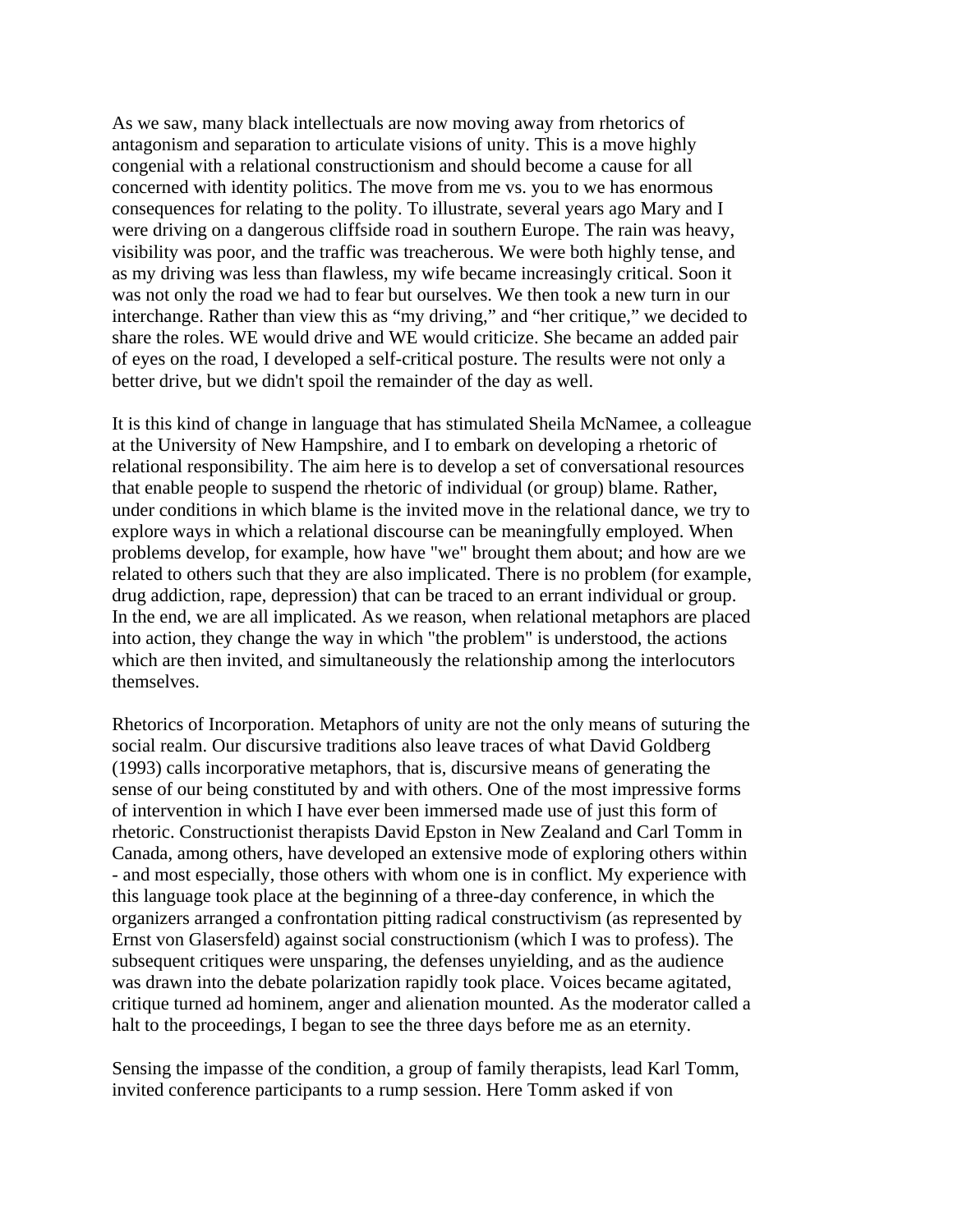Glazersfeld and I would be willing to be publicly interviewed. Most important, would we be willing to speak as the other? Uneasily, we agreed. Following my earlier reasoning, our exposure to each other had allowed each of us to absorb aspects of the other - intellectual views, attitudes, values - which we now carried with us as potentials. The initial question was whether we were willing and able to give these potentials credible voice. Through an extended series of questions, carefully and sensitively addressed, Tomm was able to elicit these voices. Playing the part of the other, we discussed issues of theory, views of the other, self-doubts, fears, personal relationships, feelings about the conference, and so on. The result was electrifying. The next three days were superb demonstrations of caring dialogue. No, the conflict was not resolved; no sloppy blending of the mutually exclusive. However, we did locate means of amicably exploring common concerns.

I do not believe that the expansion of the vocabularies of unity and incorporation are sufficient. We have scarcely tapped the potential of a poetics of relationship. We stand much to gain, for example, by expanding on the implications of Davies and Harre's (1990) conception of self-positioning, of Taylor's (1989) "webs of interlocution" (p.36), and of Baudrillard's (1988) selves as terminals of multiple networks. Many moves in the postmodern register also offer fertile sources of rhetorical enrichment. I think here especially of images of selves as multiple-partials, that is, selves as constituted by multiple facets, each reflecting a different domain of human conception, and each representing but a partial aspect of the whole. Here Connoly's (1991) volume, Identity/difference, and Judith Butler's Gender trouble come quickly to mind.

## **The Politics of Relational Practice**

A transformation in theoretical resources and rhetorical practices is scarcely sufficient. Most acutely needed are innovative forms of political action. In my view, one of the most significant innovations derived from the identity politics movement was to broaden extensively the arena of the political. In particular, political practice ceased to be reserved for the arena of politics formally considered - campaigning, voting, office holding - and it ceased to be centrist - that is moving from the top down. Rather, politics moved into the arena of the local and the immediate - into the streets, the classrooms, business, and so on. Further, as we have slowly learned particularly from feminist activists - there is no arena of daily life that is not political in implication - from the cartoons our children watch to our purchase of shampoo and shirts. In this sense, political action does not require either aggressive action or broad visibility to be effective. It seems to me that the future of relational politics might promisingly be shaped by conjoining these realizations. Most particularly, we may see relational politics as diffused (in terms of its expansion into all corners of society) and defused (in terms of reducing its aggressive or alienating posture). Politics in the relational mode should be both subtle and unceasing - not the work of specific groups on specific sites identified as "political," but the work of us all, on all fronts.

My special concern here is with forms of practice informed by or congenial with the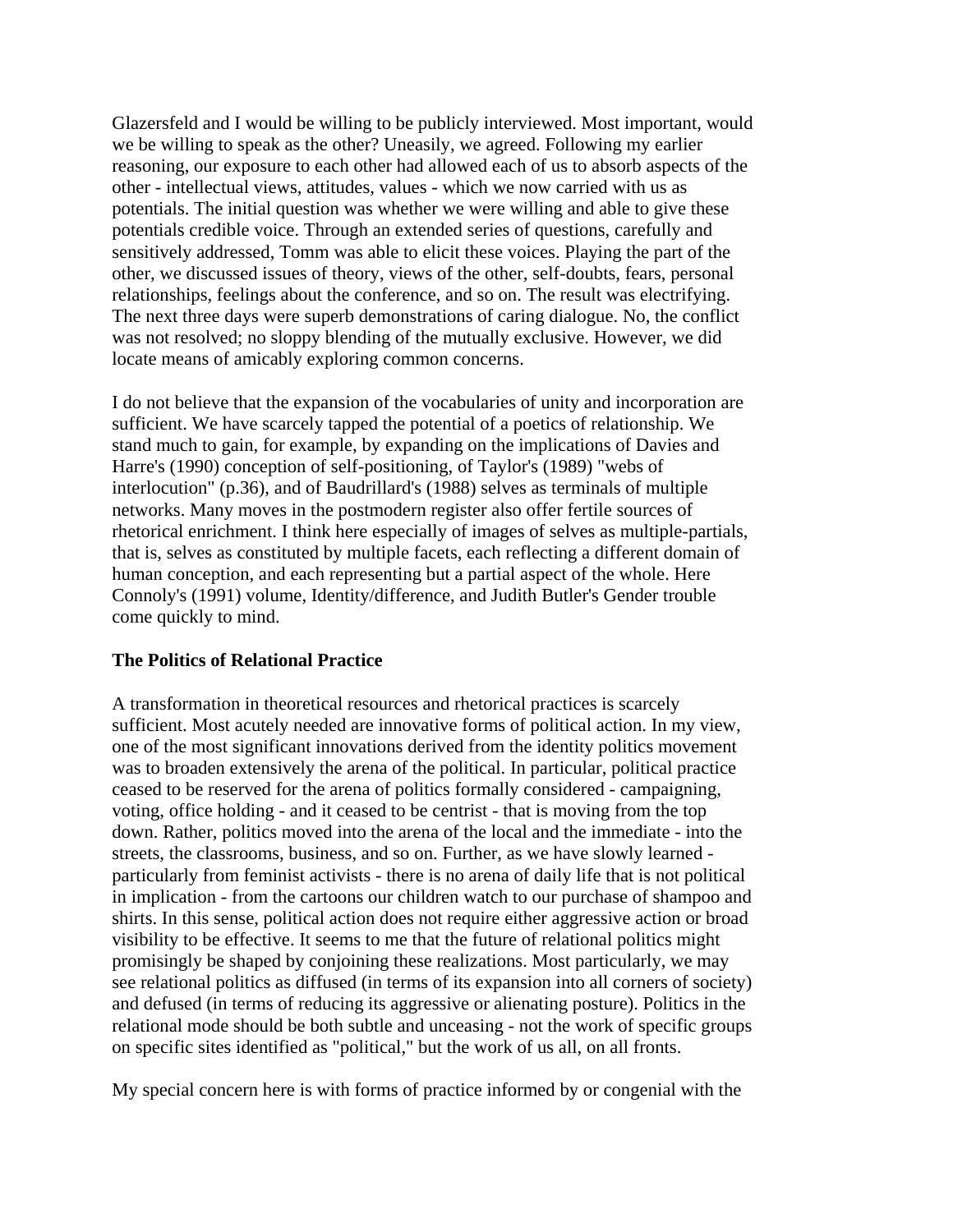relational turn in constructionist theory. How can we move from argumentation, agitation and litigation to subtle and unceasing forms of inclusionary activity? What forms of practice may be generated that move away from isolation and insulation and toward the cross-fertilization of identities, the intermingling of practices, the interinterpolation of selves, and ever-broadening forms of coordinated action? I do think such practices are possible, and indeed, there are numerous instances of just such innovation. Let me touch on only a few illustrations of what I see as relational politics in action:

- Collaborative Education. Closest to home for me is the work of an extended group of educators concerned with shifting the center of educational concern from the individual mind, to forms of relationship. As it is reasoned, rationality, memory, and motives are not assets of the individual, but are derived from and embedded within relational process. One of the central works in this domain is that of City University Professor, Kenneth Bruffee. In his volume, Collaborative learning, Brufeee outlines a series of pedagogical practices designed to reduce the monologic voice of authority in the classroom, the elitist vocabulary, and the univocal or "one right answer."(See also, van Dijk, 1989). For example, his classes in English literature are often built around consensus groups, which groups are challenged with answering in their own terms questions posed by various texts - questions that also invite the students to challenge the received opinions of authorities in the field. Struck by Bruffee's work, I have also extended it in some of my own classes by having small groups of students meet between classes to determine what kinds of questions are most significant to ask. As the process unfolds a mutual inhabitation often occurs, wherein significant ideas within the written works come to live with the students, but fashioned by the discursive practices brought by the students from their communal contexts.
- Family Therapy. The family therapy movement has had substantial success in shifting the focus from defective individuals to systemic processes. Now, strongly influenced by constructionist writings, the field has become focally concerned with the co-construction of meaning in therapy, in families and communities. The shift is away from who or what is defective, to how it is we come to interpret life patterns as defective and what alternative forms of construction may enable relations to proceed more congenially. Therapy, then, is not intent on locating evil and correcting it, but on coordinating meanings within relationships such that the evil is rendered obsolete. I could draw on dozens of citations here, but in the present context will simply commend to you the innovative work on therapeutic narratives of Peggy Penn and Marilyn Frankfurt at the Ackerman Institute on 78th St.
- Community Focused Institutes. I am also compelled by the attempt of many therapeutically oriented institutes to move outward into community work not in the name of a specific political advocacy, but for purposes of crossing boundaries of divided discourse and value. Prominent, for example, is the work of Sallyann Roth and Laura and Richard Chasin at the Family Institute of Cambridge, where the attempt has been to bring together leaders from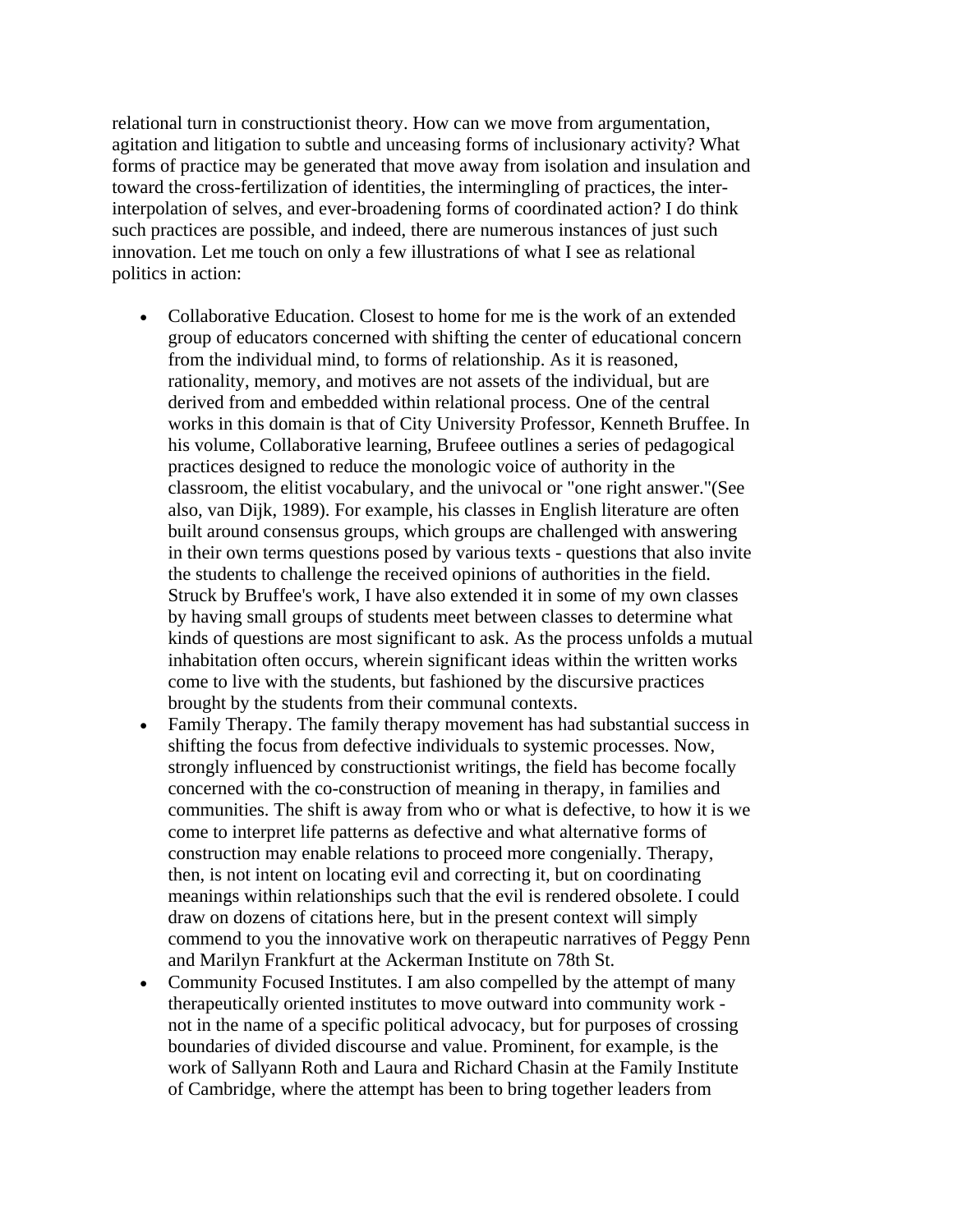warring ideological camps - for example, pro choice and pro life, or straights and gays. The purpose of these interchanges is not to champion one cause over the other, not to impugn the intelligibility of either tradition, or to dismiss the conflict. Rather, by suppressing various forms of divisive rhetoric, and simultaneously giving voice to narratives of lived experience ("my experience with abortion," "what it is like for me to be gay,"), the attempt is to open a way of incorporating the other, of appreciating the situated character of the perspectives in question. No, the ideological conflict is not thereby dissolved, but the outcome appears to be far more humane modes of relating to the other. I also think here of the impressive work of Fred Newman, Lois Holzman and others at the East Side Institute here in New York. Going far beyond therapeutic practice the institute helps ghetto youth to organize talent shows, offers public dialogues between blacks an Jews, and helps run a multiracial elementary school in Harlem.

• Appreciative Inquiry. In the domain of organizational management, David Cooperrider and his colleagues at Case Western Reserve, have developed a form of organizational intervention called appreciative inquiry. When organizations confront conflict - between management and workers, men and women, blacks and whites and so on - appreciative inquiry shifts the focus from who is right and wrong, fostering tolerance, or developing rules of proper conduct, to modes of collaborative action. More specifically the attempt is to work with the organization to locate instances of desirable or ideal relations - cases in which groups work well and effectively with each other. Further, as these appreciated instances are brought into public consciousness, the organization is brought into discussion of the kind of future they might build around such cases. In the very process of instancing the positive, and forging an image of a desirable future, the divisive constructions lose their suasive capacity.

These relational innovations - in collaborative education, social therapy, community action, and organizational intervention - have all been party to constructionist dialogues. However, there are additional movements of note, which are not so much informed by relational conceptions as they are congenial. Here I would include the enormous growth over the past decade of private voluntary organizations - grassroots organizations devoted to humane and life giving practices. There are now some 20,000 of these organizations operating on a transnational basis, coordinating participants from around the globe in reducing hunger, curing disease, controlling AIDS, saving the environment, helping children to survive, and so on. The mushrooming of virtual communities also represent a contribution to relational politics. There are now almost five million users of the inter-net, a large proportion of which take part in small, loosely linked communities of meaning. Cutting across racial, ethnic, age, gender, geographical, and religious lines such communities enable dialogue on innumerable issues, both profound and personal. I am also impressed with the attempt toward full ecumenicalism among world religions - as realized, for example in the recent Parliament of World Religions. This meeting, in Chicago, brought together 8,000 people from 150 faiths around the globe into mutual inquiry.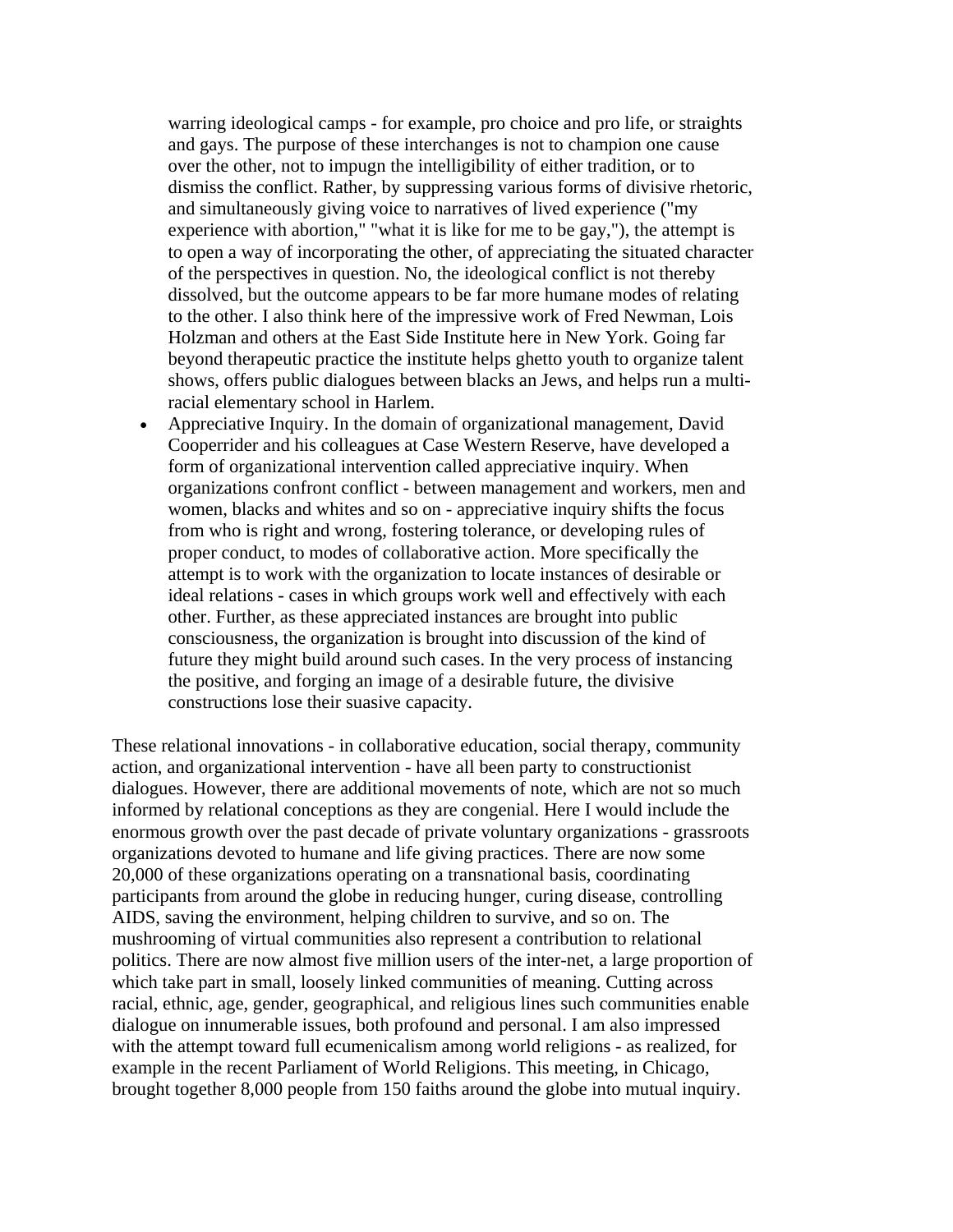In each of these cases, the signifiers cross boundaries and begin to play in new arenas.

In conclusion, I am not proposing here that we abandon previous traditions of identity politics, the discourses of oppression, justice, equality, rights and so on, nor the in your face activism that we have come to know so well (See, Sampson, 1993b for a positive account of traditional identity politics at work). The point is not to eradicate existing vocabularies of action. Rather, my hope is that we are now participating in the generation of a new vocabulary, a new consciousness, and a new range of practices - a relational politics that will be incorporative, pervasive, collaborative, and unceasing. As Lesbian feminist, Shane Phelan (1989), proposes, "identity politics must be based not only on identity, but on an appreciation for politics as the art of living together."(p.170). Relational politics is precisely the attempt to realize this art.

# **References**

- Bruffee, K.A. (1993) Collaborative learning. Baltimore: Johns Hopkins University Press.
- Butler, J. (1990) Gender trouble: feminism and the subversion of identity. New York: Routledge.
- Calhoun, C. (1994) Social theory and the politics of identity. In Cl Calhoun (Ed.) Social theory and the politics of identity. Oxford: Blackwell.
- Carter, S. L. (1991) Reflections of an affirmative action baby. New York: Basic Books.
- Collins, P.H. (1990) Black feminist thought. New York: Routledge.
- Connolly, W. (1991) Identity/difference: Democratic negotiations of political paradox. (Ithica: Cornell University Press.
- Crouch, S.(1990) Notes on a hanging judge. New York: Oxford University Press.
- Davies and Harre (1991)
- Dershowitz, A.M. (1994) The abuse excuse. Boston: Little Brown.
- du Preez, P. (1980) The politics of identity. New York: St. Martin's Press.
- Etzioni, A. (1993) The spirit of community. New York: Crown.
- Gates, H.L. (1994) Colored people: a memoir. New York: Knopf
- Gergen, K.J. (1994) Realities and relationships. Cambridge: Harvard University Press.
- Gitlin, T. (1993) The rise of "identity politics." Dissent, 40, 172-177.
- Glendon, M.A. (1991) Rights talk: the impoverishment of political discourse. New York: Free Press.
- Goldberg, D. T. (1993) Racist culture. Oxford: Blackwell.
- Hermans, H.J.M. and Kempen, H.J.G. (1993) The dialogical self. San Diergo: Academic Press.
- Hirschman, A.O. (1991) The Rhetoric of reaction. Cambridge: Belknap.
- Hunter, J.D. (1991) Culture wars. New York: Basic Books.
- Leo, J. The lingo of entitlement, U.S. News and World Report, OCt. 14, 1991,